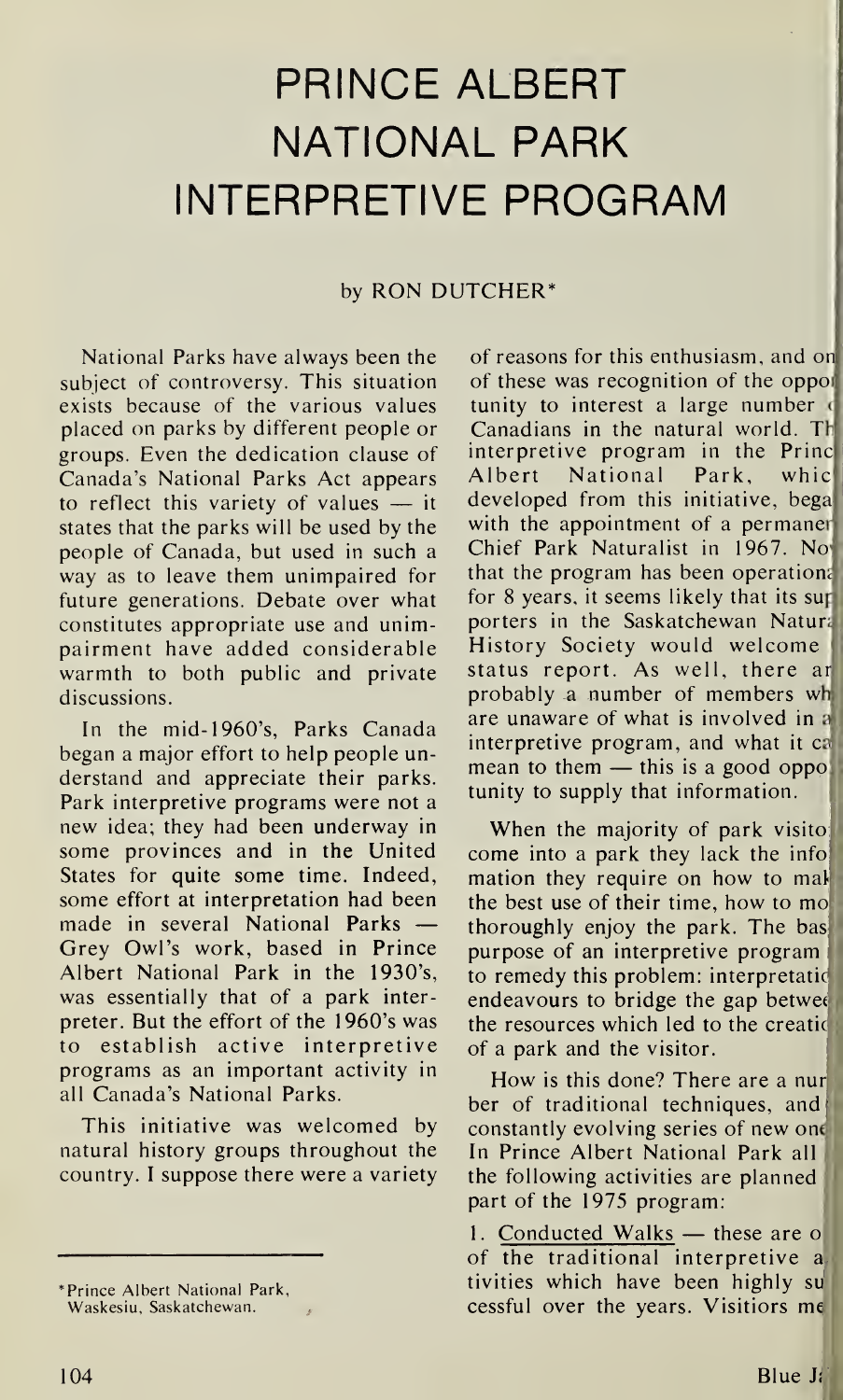and travel to a nature trail where a naturalist explains the environment hrough which the trail passes.

2. Evening Programs started out as talks given around a campfire by a aturalist. Development of sophisticated and effective audiovisuai techniques and equipment have considerably modified these activities; hey now range from programmer-1perated multi-image presentations to he more traditional naturalist and <sup>a</sup> slide projector. Evening programs also include films or demonstrations related to some element of the park story. Still effective, and still part of our 1975 interpretive program, are .ampfire specials complete with sunset (clear nights only!), tea prepared over he campfire, and stories and legends about the park.

. Car Caravans are much like conducted walks except the use of vehicles permits dealing with a larger area. This ability to move over a larger ark-scope is particularly useful when looking at geomorphology — one needs to travel over several miles to appreciate the landforms and their iner-relationships. One other element of he Prince Albert National Park story is the transition from grassland to forest, and north-south car caravans are used to explain this transition.

. Children's Programs were added to he activity schedule in 1974 and <sup>1</sup>roved to be a popular event. The , vents are quite flexible, but usually nvolve something like the preparation f spore prints or the identification of lants by drawing leaf outlines.

5. Special Events are an attempt to provide as varied a program as possible. While a special of some sort is guaranteed every day, the places and imes are varied to allow us to take ad-**Prantage of conditions ideal for the** vents. Speicals that have occurred requently include seine hikes to net 1sh, wolf howls, a buffalo caravan, and

a sunrise special. These events are listed in advance in our weekly newsletter.

6. Wolf Country. For the 1975 season, the specials program will also involve some entirely flexible events such as a trip to Grey Owl's cabin, a roving naturalist who will seek out groups and stop to talk with them, a look at what's underwater on a warm day at the beach, and an all-day hike. We are also asking the public to suggest additional activities which we will attempt to arrange.

In addition to these naturalistconducted activities, a number of selfinterpreting devices have been developed over the past 8 years:

1. Interpretive Centre  $-$  for the 1975 season the exhibits in the Centre have been completely re-done. The function of this building is to provide visitors with an understanding of the overall park story. It differs from a museum in that visitors are encouraged to go out and see the park. While much of the story is carried by the exhibits, there is also a new theatre which complements the exhibits with sound and slides, and a naturalist is on duty to answer questions.

2. On-Site Exhibits  $-$  Two major onsite exhibits have been constructed in the park, and additional ones are in various stages of planning. The Height-of-Land exhibit is located <sup>a</sup> few miles south of Waskesiu near Highway 263. The exhibit consists of <sup>a</sup> 40 foot tower atop one of the higher hills in the park. A new sign will be installed this summer to interpret the height-of-land between the Saskatchewan and Churchill Rivers, logging history in the park, and to provide general orientation to the superb view.

The second major exhibit explains the phenomena of ice-push, which produces characteristic ridges around most park lakes. The exhibit is located on the Narrows road on the south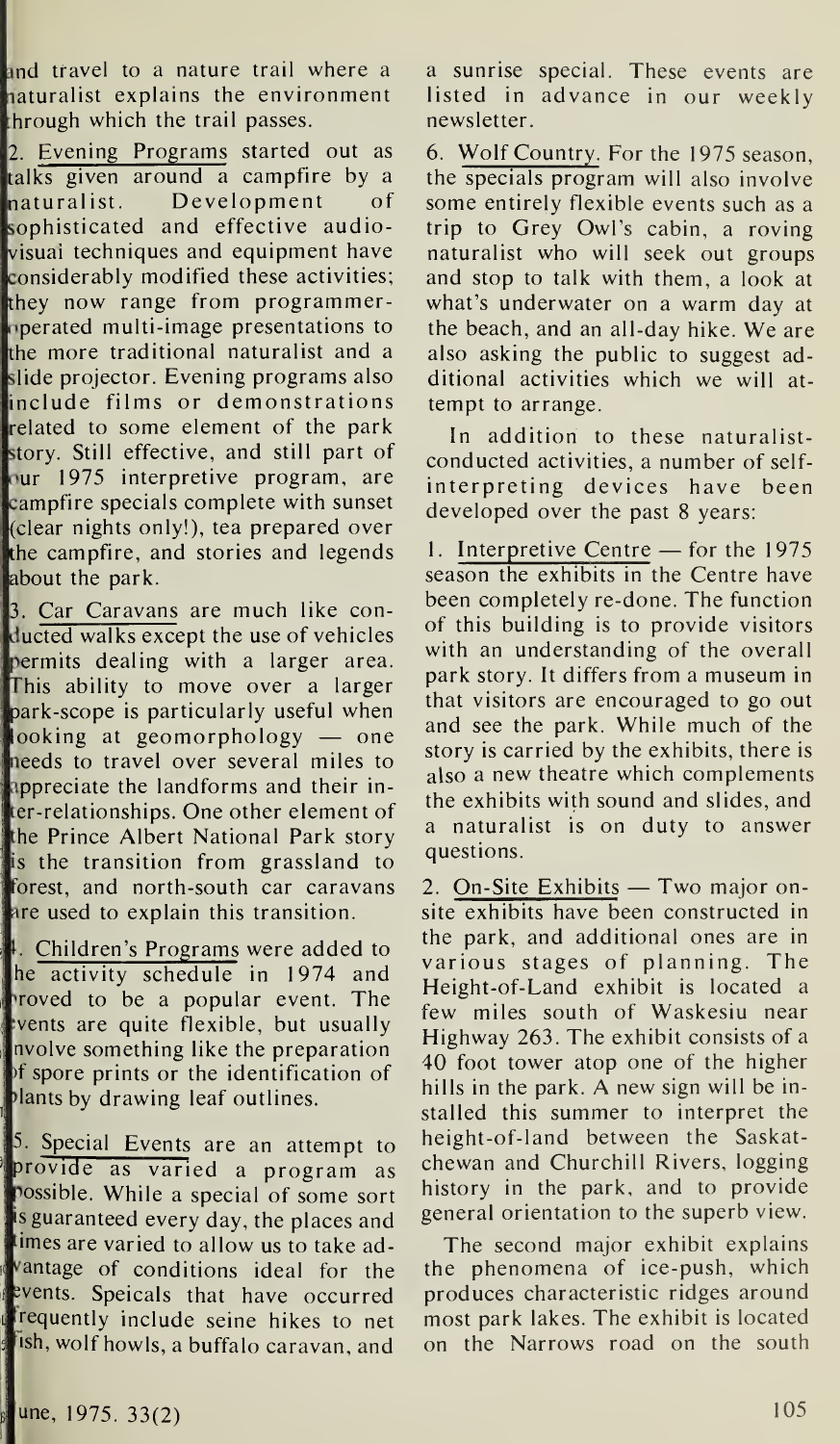

The boardwalk to a beaver lodge at Tripps Beach.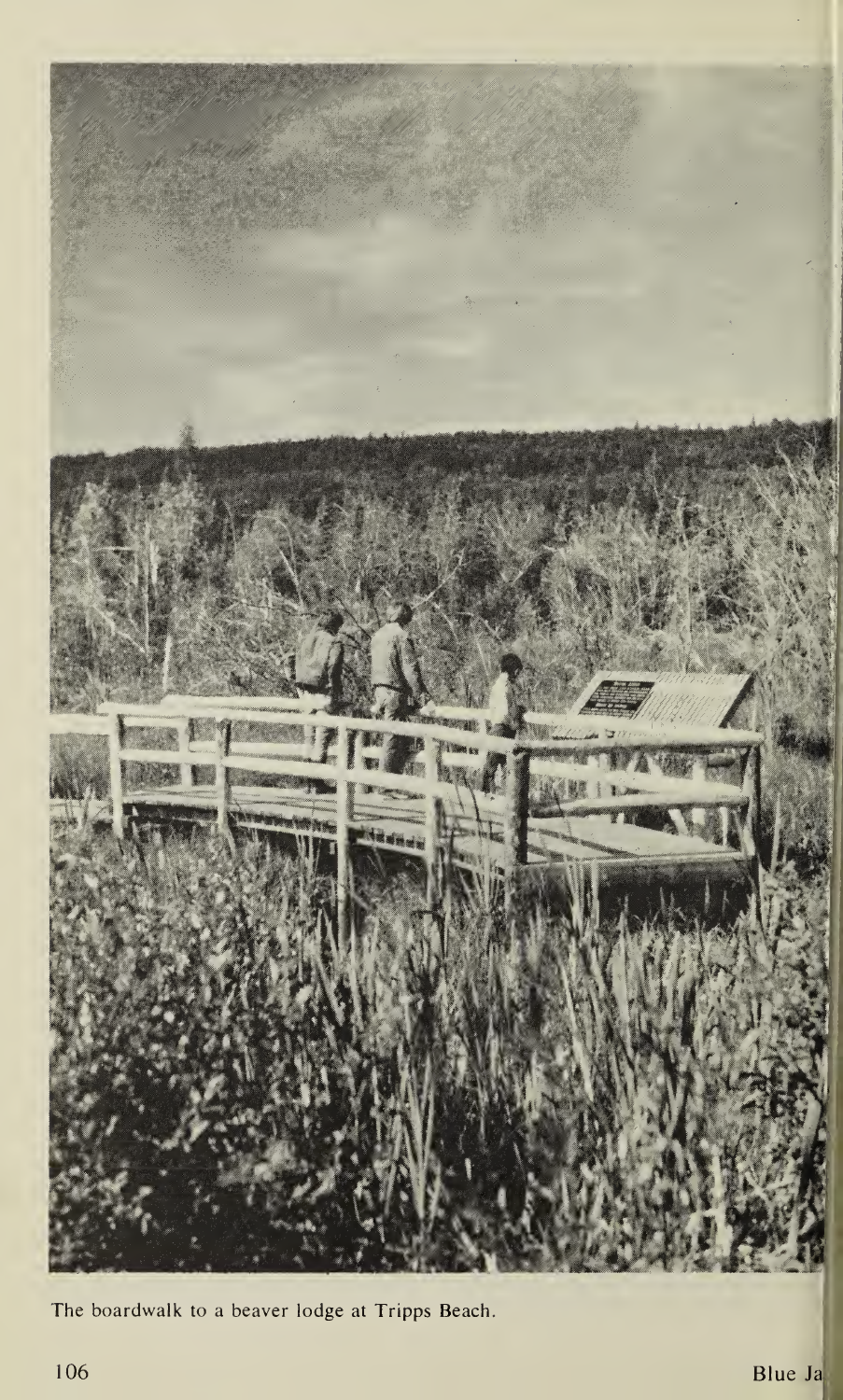shore of Waskesiu Lake and is con structed upon an ice-push ridge.

<sup>1</sup>3. Two self-guiding trails have been developed. The older of these  $-$  Mud Creek Nature  $Train - was prepared$  as a self-guiding trail in 1970. Last year, the new Boundary Bog Nature Trail was opened in August. Pamphlets have been prepared for both these trails.

4. Interpretive Signs are located at a number sites throughout the park. They provide a two-or three-sentence capsule of the. site story.

Now that some of the basic elements of the public part of the Prince Albert National Park Interpretive Program have been outlined, let's take a look at some of the faces that conduct the ac tivities. Two naturalists, myself and Mr. L. Bilodeau work in the park year round. The main portion of the public program is conducted by Seasonal Naturalists who work for 4 months, May to September. These people are usually university students majoring in ' some area of natural or human history. When considering applications for Seasonal Naturalist positions, we look for people with either a good general background, or some specific knowledge of one area of natural history; and the ability to communicate this knowledge in an imaginative way. *Both* elements are necessary.

One of the things that park interpretive programs can mean to members of the Saskatchewan Natural History Society is the opportunity to share their knowledge and interests with others. Some members may be interested in doing so directly by applying for naturalist positions. Another way that developed a few years ago may interest others: the annual meeting of the society was held in the park in the spring of  $1970$ following the meeting, a number of contacts were maintained. One of these



Buffalo caravan at Elk Meadows' stop.